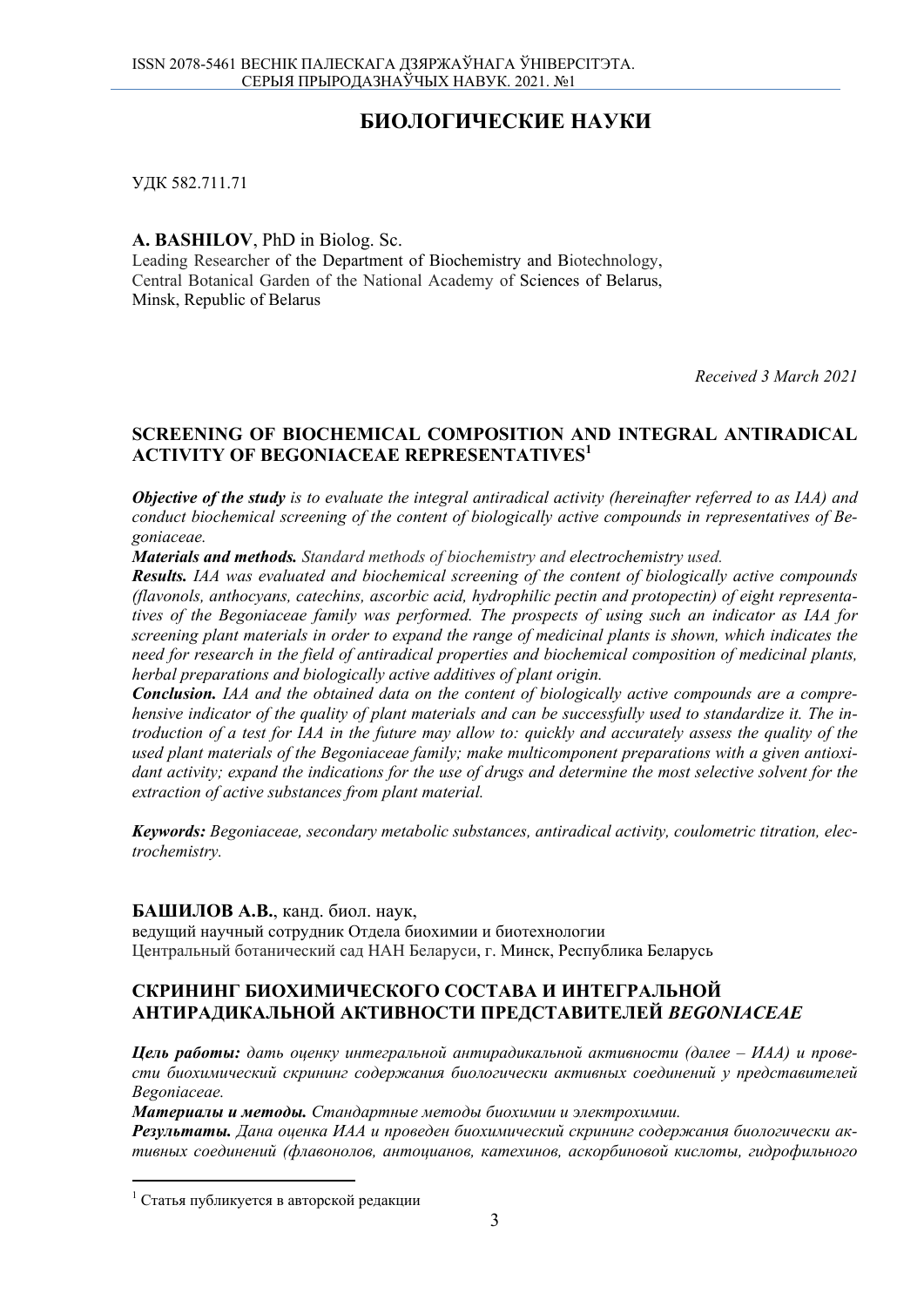*пектина и протопектина) восьми представителей семейства Begoniaceae. Показана перспективность использования такого показателя как ИАА для скрининга растительного сырья с целью расширения номенклатуры лекарственных растений, что свидетельствует о необходимости исследований в области антирадикальных свойств и биохимического состава лекарственных растений, фитопрепаратов и биологически активных добавок растительного происхождения.* 

*Заключение. ИАА и полученные данные по содержанию биологически активных соединений являются комплексным показателем качества растительного сырья и могут быть успешно использованы для его стандартизации. Введение теста на ИАА в дальнейшем может позволить: быстро и достаточно точно проводить оценку качества используемого растительного сырья семейства Begoniaceae; составлять многокомпонентные препараты с заданной антиоксидантной активностью; расширить показания к применению лекарственных препаратов и определять наиболее селективный растворитель для извлечения действующих веществ из растительного материала.* 

*Ключевые слова: вещества вторичного обмена, антирадикальная активность, кулонометрическое титрование, электрохимия*

#### **What this paper adds**

The article presents the results of the assessment of IAA and biochemical screening of the content of biologically active compounds in representatives of Begoniaceae.

#### **Научная новизна статьи**

В статье представлены результаты оценки ИАА и биохимического скрининга содержания биологически активных соединений у представителей *Begoniaceae.*

**Introduction.** In the last decade, free radicals and their role in the development of diseases have become the subject of many studies. So, the activation of lipid peroxidation processes in the tissues of the body leads to the development of free radical-related pathologies, such as atherosclerosis, hypertension, coronary heart disease, oncology, cataract, etc. To manage these conditions, therapeutic and prophylactic agents are recommended, and nowadays, low-toxic herbal drugs containing a large set of bioantioxidants: vitamins, polyphenols, flavonoids, catechins and tannins, which have a mild effect on the body and relatively low toxicity, are increasingly used [1-9].

An analysis of the trend in the development of new drugs shows that over the last decade there has been an increased interest in herbal drug substances throughout the world. This dynamics is characteristic not only for countries that traditionally use medicinal herbs (India, China, Vietnam), but also for states with a highly developed chemical and pharmaceutical industry (USA, Germany), which have great potential for work in the field of synthesis of a wide range of dosage forms.

Currently, biologically active substances used in the pharmaceutical industry are isolated from plants, often belonging to rare species. In this regard, there is an active search for new sources

of biologically active compounds of plant origin. An important place among them is occupied by taxons of tropical plants, in particular, the *Begoniaceae* family.

The *Begoniaceae* family has over 800 species. Representatives of the family are characterized by the presence of a wide range of secondary metabolic products – alkaloids, isoprenoids; phenolic compounds – the practical use of plants of this family in the pharmaceutical industry as the basis of drugs is largely determined [10-11].

**Materials and methods.** As the objects of study, we used leaves of plants of the *Begoniaceae* family from the collection of the Central Botanical Garden of the National Academy of Sciences of Belarus, collected in the blooming period.

Electrochemical assessment of IAA [12-14]. The extraction of plant materials was carried out in accordance with the State Pharmacopoeia of the Republic of Belarus. In a 100 ml volumetric flask, 10 g of extractable plant material, ground to a particle size of 3 mm, was placed and diluted to volume with 70% ethanol. Then allowed to stand for 3 days at a temperature not exceeding 10°C. The resulting extract was filtered.

IAA was determined using coulometric titration with internal generation of bromine compounds on a P-5827M potentiostat (Ukraine). A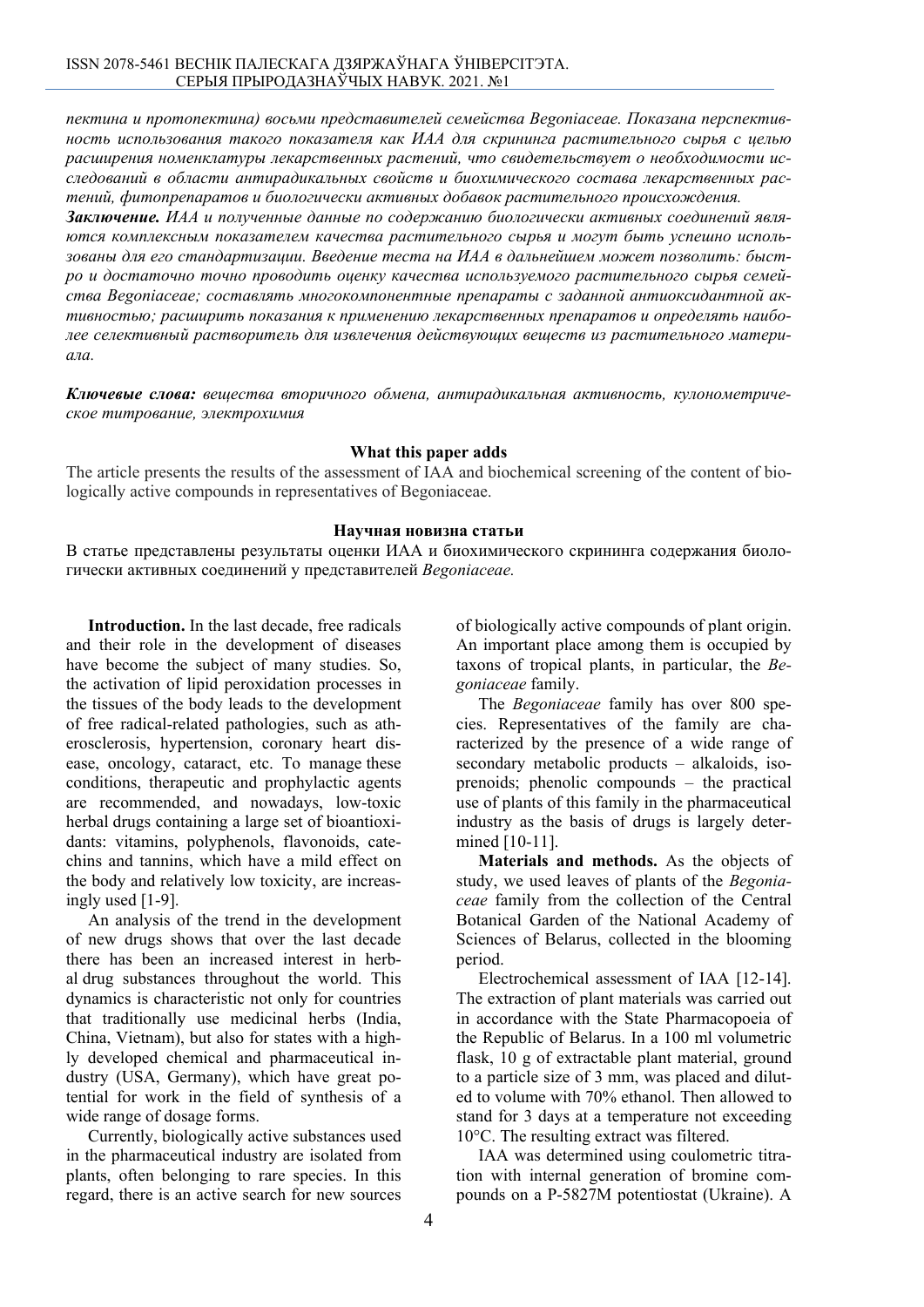platinum plate with an area of 1 cm<sup>2</sup> was used as a working electrode. The auxiliary electrode consisted of a platinum spiral. The cathode chamber, in which the auxiliary electrode was placed, was separated from the anolyte by a semipermeable partition. Coulometric titration was carried out in the galvanostatic mode  $(1 = 5$ mA). The endpoint was set amperometrically with two polarized needle-shaped platinum electrodes ( $AE = 300$  mV). Bromine was generated from an aqueous solution of 0.2 mol/L potassium bromide in the presence of 0.1 mol/L sulfuric acid with a current efficiency of 100%.

20 ml of background electrolyte was introduced into a cell with a capacity of 50 ml, the electrodes were lowered, and the generating circuit was switched on. Upon reaching a certain value of the indicator current, an aliquot of the test solution was introduced into the cell and at the same time the stopwatch was turned on. The titration endpoint was fixed after the initial indicator current was established, the stopwatch and the generating circuit were turned off.

The amount of electricity in coulombs spent on titration was calculated by the equation:

 $Q = (100It)/V$ .

where

Q is the amount of electricity, C; I is the current rate, A; t is the time to reach the titration endpoint, s; V is the aliquot volume, ml. IAA units: kC/100 ml. Assay of ascorbic acid [15]. 5 g of plant ma-

terial was ground in the presence of 2% metaphosphoric acid and diluted to 100 cm<sup>3</sup> with the same acid. The extract was centrifuged. Three 10 cm<sup>3</sup> samples were taken into conical flasks and 1 cm<sup>3</sup> of a  $0.025\%$  solution of 2,6dichlorophenolindophenol was added to them. After 35 s, the optical density was measured on an Agilent 8453 UV-visible spectrophotometer (USA) at a wavelength of 530 nm in a cuvette with a working length of 10 mm vs. 2% metaphosphoric acid. In parallel, spectrophotometry of  $10 \text{ cm}^3$  of  $2\%$  metaphosphoric acid was performed with 1 cm<sup>3</sup> of a 0.025% solution of 2,6dichlorophenolindophenol (control). To calculate the content of ascorbic acid, a calibration graph was built, and then calculated by the equation:

$$
x = a-V/m,
$$

where

x is the amount of ascorbic acid, mg/100 g;

a is the content of ascorbic acid,  $\mu$ g/cm<sup>3</sup> of the extract, found according to the calibration graph;

m is the mass of the sample, g;

V is the extract volume,  $cm<sup>3</sup>$ .

Assay of flavonols [15].  $2 \text{ cm}^3$  of a  $2\%$  solution of aluminum chloride and 6 cm<sup>3</sup> of a 5% solution of sodium acetate were added to  $2 \text{ cm}^3$ of the initial alcohol solution.  $2 \text{ cm}^3$  of distilled water were added to the control sample, instead of 2 cm<sup>3</sup> of a 2% solution of aluminum chloride. After 2.5 hours, spectrophotometry was performed at 440 nm with a working cuvette length of 10 mm. The content of the sum of flavonols (mg/100 g in terms of rutin) was found by the equation:  $x = k - (D-D1) - V - p - 100/m$ .

where

x is the content of the sum of flavonols, mg/100

g; k is the conversion factor according to the calibration curve, built according to the rutin (0.655);

D is the optical density of the test solution;

 $D_1$  is the optical density of the control solution;

V is the volume of alcohol extract,  $cm<sup>3</sup>$ ;

p is the degree of dilution;

m is the weight of a plant material sample, g.

Assay of anthocyans [15]. 2 g of ground plant material was poured with a mixture of 20 cm<sup>3</sup> of ethanol with 1% content of hydrochloric acid and kept for 24 hours at 4°C. Then anthocyans were triturated and removed on a Buchner funnel. Then spectrophotometry was performed at 529 nm with a working cuvette length of 1 cm. The amount of anthocyans was found from the calibration graph. The content of anthocyans  $(mg/100 g)$  was calculated by the equation:

where

x is the content of anthocyans, mg/100 g;

k is the coefficient calculated by the calibration curve;

 $x = kDV-100/m$ ,

D is the optical density of the solution;

V is the extract volume,  $cm<sup>3</sup>$ ;

m is the weight of the sample, g.

Assay of catechins [15]. After removal of the hydrophilic phenolic compounds, the catechins fraction was isolated. For this, the filter residue was washed with 15 cm<sup>3</sup> of 50% methyl alcohol, and then with 10 cm<sup>3</sup> of 70% methyl alcohol. 1 cm<sup>3</sup> was taken from the obtained methanol eluate, 5 cm<sup>3</sup> of the vanillin reagent was added, and after 15 min spectrophotometry was performed in a 3 mm thick cuvette at 530 nm. A calibration curve was built using the d-catechin. The catechins content was calculated by the equation:

 $x = k - DV_2 - V_3 - 100/(mV_1)$ ,

where

x is the amount of free catechins, mg/100 g;

D is the optical density of the test solution;

k is the conversion factor calculated by the calibration curve;

 $V_3$  is the volume of methanol eluate, cm<sup>3</sup>;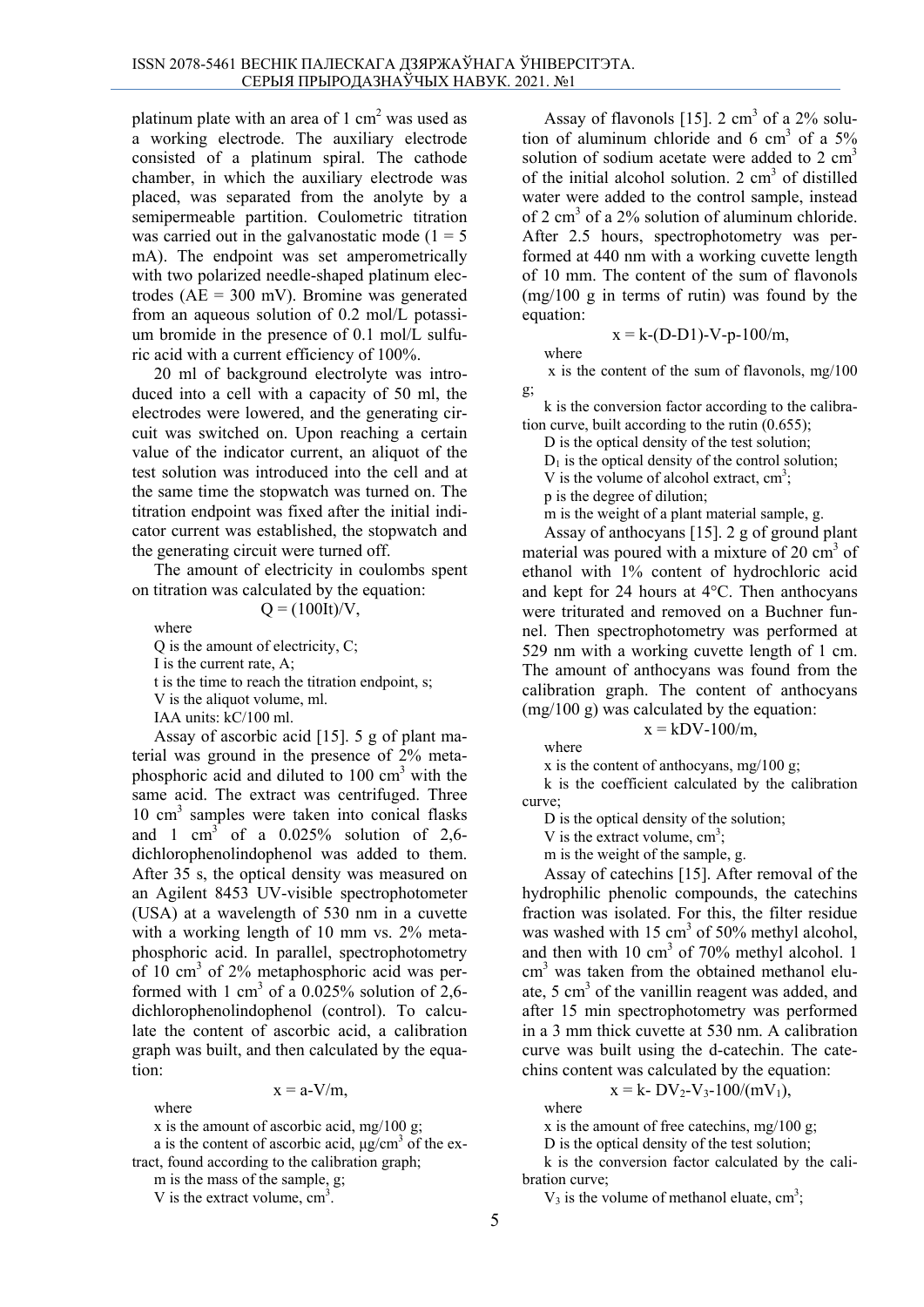$V_2$  is the volume of the initial extract, cm<sup>3</sup>;

 $V_1$  is the volume of the extract applied to the polyamide, cm<sup>3</sup>;

m is the weight of the sample, g.

Assay of hydrophilic pectin and protopectin [15]. Extraction of hydrophilic pectin. The ground sample of plant material with a weight of 10 g was poured with hot ethanol (based on the final alcohol concentration of 80-82°) and heated in a boiling water bath with a reflux column for 30 min to extract sugars, then filtered through a paper filter into a volumetric flask. The alcohol treatment of the same sample was repeated 3 times to completely remove the sugars. The filter along with the residue was dried at 50°C until ethyl alcohol was removed. Then, the residue together with the filter was placed in a flask and 50 cm<sup>3</sup> of water heated to  $45^{\circ}$ C was added, and at this temperature hydrophilic pectin was extracted in a water bath for 1 h. The liquid was filtered into a 100 cm<sup>3</sup> volumetric flask, washed with distilled water and, after cooling, diluted to volume.

Extraction of protopectin. The residue after extraction with water was transferred to an extraction flask, 50  $\text{cm}^3$  of 0.3 N hydrochloric acid was poured and heated for 30 min in a boiling water bath with a reflux column. It was filtered into a 200 cm<sup>3</sup> volumetric flask and washed 3 times with hot distilled water. Then the filter together with the residium was returned to the same extraction flask, 50  $\text{cm}^3$  of a 1% solution of ammonium citrate was poured, and placed in a boiling water bath for 30 min. It was filtered into a volumetric flask, where the filtrate of the hydrochloric acid extract was located, washed with hot water and, after cooling, diluted to volume with water.

Conducting a demethoxylation reaction. 10 cm<sup>3</sup> of 0.05 N potassium hydroxide solution and, after 30 minutes,  $10 \text{ cm}^3$  of a solution of 0.05 N hydrochloric acid were added to 10  $\text{cm}^3$  of extract.  $0.5 \text{ cm}^3$  of hydrophilic pectin extract (or protopectin) was taken in 3 test tubes, cooled and  $3 \text{ cm}^3$  of a solution of borate in sulfuric acid  $(p = 1.84 \text{ g/cm}^3)$ , cooled to a temperature of 4°C, were poured into each tube. Then they were heated for 6 min in a boiling water bath, after which they were cooled again.

Conducting a reaction with carbazole. In each 2 tubes (out of three) with pectin extract,  $0.1 \text{ cm}^3$ of a 0.2% carbazole solution was added and heated in a water bath for 10 minutes. After cooling, spectrophotometry was performed at 535 nm with a working cuvette length of 5 mm. The third test tube, in which a solution of borate

in sulfuric acid was mixed with water (3:0.5), was used as a control sample. Using a calibration curve, built according to galacturonic acid, its content (μg) was found from the optical density of the sample. The content of hydrophilic pectin or protopectin (%) was determined by the equation:

$$
x = aV_2 - V_0 - 10^2/(m - V_3 - V_1 - 10^6)
$$
,

where

x is the content of hydrophilic pectin (or protopectin), $\%$ ;

a is the content of galacturonic acid in the sample, found from the calibration curve, μg; m is the weight of the sample, g;

V is the volume of the extract obtained from the sample,  $cm^3$ ;

 $V<sub>I</sub>$  is the volume taken for dilution, cm<sup>3</sup>;

 $V_2$  is the volume obtained after dilution, cm<sup>3</sup>;

 $V_3$  is the volume of the sample taken for the reaction with carbazole,  $cm<sup>3</sup>$ ;

 $10<sup>2</sup>$  is the conversion factor into percent;

10<sup>6</sup> is the conversion factor into grams.

Statistical processing of experimental data [16]. All analyses were performed in quadruplicate, the results were processed using the "Statistica" software, the data were considered reliable at P<0.05. The discrepancy between the studied data in the sampling and the entire assembly was calculated using statistical error for the average. The range in which the studied values for the entire assembly were found with a given probability was calculated using the confidence interval for the average. Comparison of the samplings was performed according to the average value of the dispersions. When solving such problems, the probability of the zero hypothesis was calculated.

**Results and discussion.** For physiologically active compounds of various classes isolated from natural objects, from the point of view of the manifestation of biological activity, the most commonly used characteristic is IAA. The study of this parameter is especially relevant for galenical preparations and dietary supplements used for the treatment and prevention of pathological conditions of the human body. The most widely known preparations of this property include plant extracts.

Model systems in which electrochemical processes accompanied by redox reactions and the generation of free radicals are the IAA criterion are now widely used. One of the research directions is the study of IAA of herbal preparations in a model system based on the electrochemical generation of active bromine compounds.

As a result of electrochemical screening, IAA was revealed for eight taxons of the *Begonia-*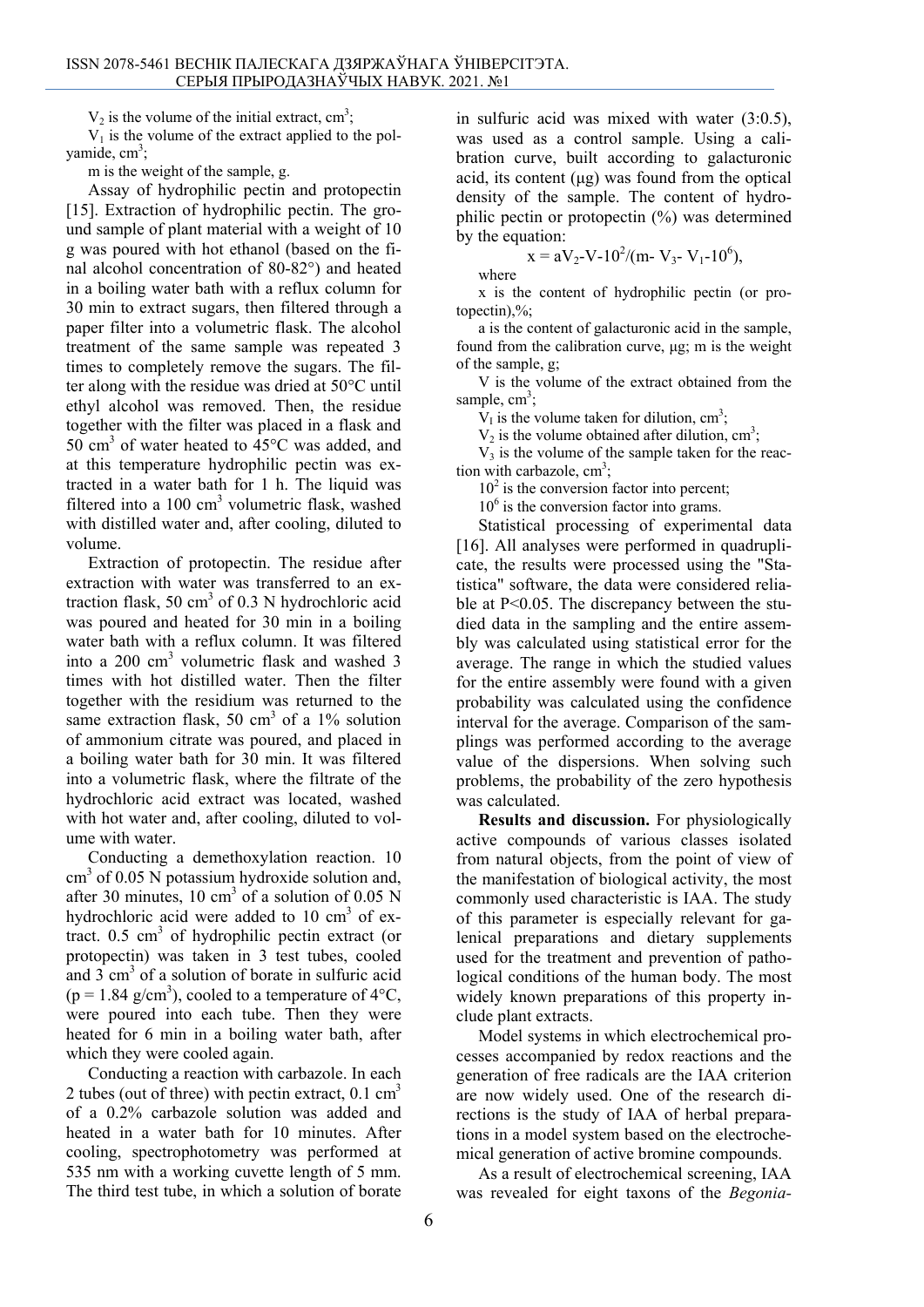*ceae* family, namely *Begonia rex* Put-zeys. cv. Merry Chrystmas, *Begonia diadem a* Linden cv. Kupfer Koenigin, *Begonia heracleifolia* Cham, et Schlecht, *Begonia lucema* (Wettst.) hort., *Begonia bowery* Ziesenh., *Begonia* Tiger, *Begonia masoniana* Irmsch. and *Begonia x erytrophylia*  Neum.

The sodium salt of poly-(para-dioxi-paraphenylene) thiosulfuric acid (trade name – Mitophen) was used as the IAA standard. Mitophen is a long-acting antihypoxanthantioxidant. Its structural analogues are coenzyme Q, cytochrome C, coenzyme  $Q_{10}$ , solcoseryl, biophen, oliphen and hypoxene.

Extract from the leaves of *Begonia bowery* Ziesenh. showed the greatest IAA – 38.6% of the IAA standard – the sodium salt of poly- (para-dioxi-para-phenylene) thiosulfuric acid. A slight decrease in antioxidant activity has been reported for *Begonia rex* Putzeys. cv. Merry Chrystmas, 33.8% from mitophen activity. For *Begonia masoniana* Irmsch. IAA of 29.8% is registered. Such taxons as: *Begonia* Tiger, *Begonia lucema* (Wettst.) hort. and *Begonia diadema* Linden cv. Kupfer Koenigin showed a relatively similar level of 21.9% and 19.9% of mitophen IAA. *Begonia heracleifolia* Cham. et Schlecht. и *Begonia x erytrophylla* Neum. showed the lowest level of IAA – 17.4% and 13.5%, respectively.

The electrochemical oxidation of bromide anions on a platinum electrode in acidic media leads to the formation of  $Br_3$ ,  $Br_2$ , as well as

short-lived bromine radicals. The bromine compounds formed during electrooxidation are capable of entering into radical, redox, electrophilic substitutions and additions via multiple reaction bonds, which made it possible to cover a wide range of physiologically active compounds of the studied taxons. On the basis of this it can be stated that the level of IAA is a complex indicator characterizing the total content of active substances of various classes in extracts of plants of the *Begoniaceae* family.

The next stage of the study was a biochemical screening of the content of biologically active compounds in taxons of the *Begoniaceae* family (Table).

In the course of analytical and biochemical studies, the content of the total amount was established for: anthocyans, catechins, flavonols, hydrophilic pectin, protopectin, as well as ascorbic acid. The choice of these groups of biologically active compounds as objects of biochemical research is due to their significant contribution to the formation of the therapeutic properties of plant materials.

The results of the analysis showed significant heterogeneity in the content of phenolic compounds among representatives of the *Begoniaceae family.* Anthocyans are not the main active ingredients of plant materials, but generally participate in the general pharmacological action of the studied taxons. Their structure is based on the flavilium cation, in which oxygen in the pyran ring has a free valence.

Table – The content of physiologically active compounds in representatives of *family Begoniaceae,*  mg/100 g

| Taxon                                             | Anthocyans     | Catechins      | Flavonols      | Ascorbic<br>acid | Hydrophi-lic<br>pectin | Proto-<br>pectin |
|---------------------------------------------------|----------------|----------------|----------------|------------------|------------------------|------------------|
| Begonia rex Putzeys. cv.<br>Merry Chrystmas       | $3654 \pm 136$ | 788.6±35       | $2963 \pm 110$ | $6.6 \pm 0.29$   | $1.38 \pm 0.07$        | $3.97 \pm 0.2$   |
| Linden<br>Begonia diadema<br>cv. Kupfer Koenigin  | 3939±163       | $376.3 \pm 18$ | $1215 \pm 64$  | $19.2 \pm 0.84$  | $1.86 \pm 0.08$        | $9.32 \pm 0.4$   |
| heracleifolia<br>Begonia<br>Cham, et Schlecht.    | 2148±96        | $394.4 \pm 18$ | 1744±93        | $19.5 \pm 0.63$  | $0.93 \pm 0.03$        | $6.32 \pm 0.2$   |
| (Wettst.)<br>Begonia lucema<br>hort.              | $4886 \pm 210$ | $478.7 \pm 16$ | $1429 \pm 63$  | $12.4 \pm 0.73$  | $0.28 \pm 0.01$        | $8.72 \pm 0.3$   |
| Begonia bowery Ziesenh.                           | $5465 \pm 267$ | $479.1 \pm 18$ | $2696 \pm 115$ | $9.6 \pm 0.38$   | $0.8 \pm 0.02$         | $12.79 \pm 0.5$  |
| Begonia Tiger                                     | $3766 \pm 163$ | $304.6 \pm 13$ | $2526 \pm 103$ | $13.6 \pm 0.33$  | $0.68 \pm 0.05$        | $7.76 \pm 0.5$   |
| Begonia masoniana<br>Irmsch.                      | $4963 \pm 263$ | $359.7\pm19$   | $2456 \pm 183$ | $8.6 \pm 0.54$   | $0.91 \pm 0.05$        | $7.94 \pm 0.4$   |
| erytrophylla<br>Begonia<br>$\mathcal{X}$<br>Neum. | $1569 + 53$    | $436.3 \pm 18$ | $1759 \pm 87$  | $7.5 \pm 0.33$   | $0.87 \pm 0.06$        | $2.26 \pm 0.1$   |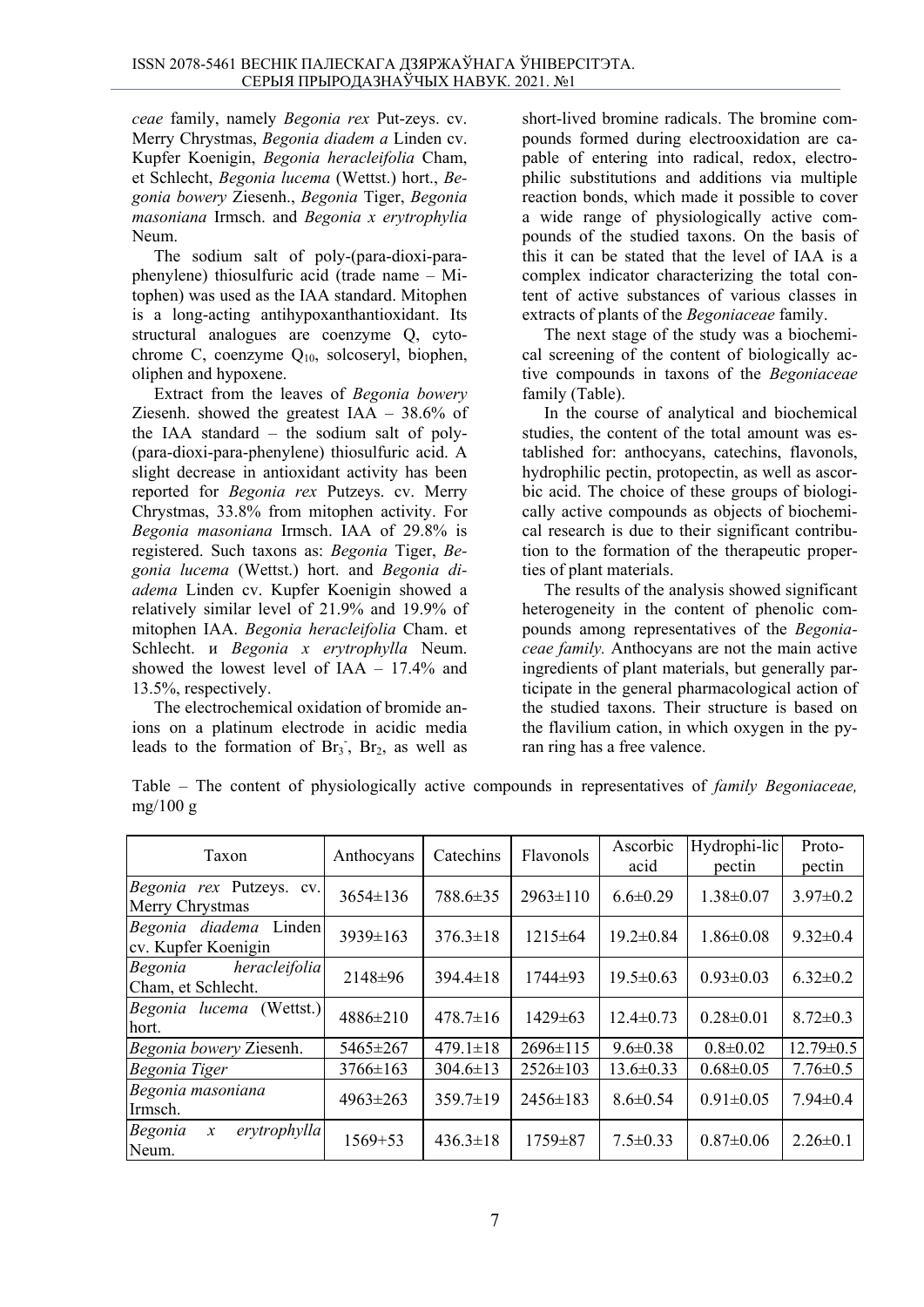Anthocyans determine the intense red color of the leaves of plants of the *Begoniaceae* family due to the large number of methoxy groups in their composition, as well as the ability to form complexes with calcium and magnesium cations [17].

The highest content of anthocyans was found for *Begonia bowery* Ziesenh. – 5465±267, in terms of catechins and flavonols, the species is inferior to *Begonia rex* Putzeys. cv. Merry Chrystmas, accordingly  $479.1 \pm 18$ ,  $2696 \pm 115$ mg/100 g – *Begonia bowery* Ziesenh. and 788.6±35, 2963±110 mg/100 g for *Begonia rex*  Putzeys. cv. Merry Chrystmas. A relatively equal number of anthocyans was detected in *Begonia masoniana* Irmsch. and *Begonia lucerna*  (Wettst.) hort. (Table). Then there is a slight decrease in the content of the total amount of anthocyans in the plant material of *Begonia rex* Putzeys. cv. Merry Chrystmas, *Begonia diadema*  Linden cv. Kupfer Koenigin, *Begonia Tiger.*  3654±136, 3939±163 and 3768±163 mg/100 g, respectively. The minimum content of biologically active compounds of anthocyan nature was established for *Begonia heracleifolia* Cham. et Schlecht. and *Begonia x erytrophyila* Neum. – 2148 $\pm$ 96 and 1569 $\pm$ 53 mg/100g.

Among the studied classes of phenolic compounds, the least heterogeneity in the quantitative distribution of taxons is characteristic for catechins. These are colorless compounds based on the 2-phenylchroman system. Catechins are the most reduced flavonoid compounds. They are easily oxidized; during the oxidation they acquire color. Catechins are characterized by a pronounced ability to polymerize and are the precursors of condensed tannins. According to C. Freudenberg, condensation of catechins is accompanied by rupture of heterocyclic rings and the formation of linear polymers with a large molecular weight. Catechins exhibit Pvitamin activity, namely, strengthen the vascular wall by inhibiting the oxidation of adrenaline, which stimulates the pituitary gland, and the latter, in turn, the secretion of corticosteroids. In addition, they affect vascular permeability by acting on the hyaluronic acid – hyaluronidase system, inhibiting hyaluronidase [17, 18]. For such representatives of *Begoniaceae*family as: *Begonia diadema* Linden cv. Kupfer Koenigin, *Begonia heracieifolia* Cham, et Schlecht., *Begonia lucerna* (Wettst.) hort., *Begonia Tiger, Begonia masoniana* Irmsch. и *Begonia x erytrophylla* Neum., *Begonia bowery* Ziesenh. the difference in the content of the total catechins

varied within small limits (Table) and averaged  $404.1 \pm 17$  mg/100 g. The maximum amount of biologically active substances of a catechin nature is established for *Begonia rex* Putzeys. cv. Merry Chrystmas.

Flavonols are a large group of flavonoids, which, unlike flavones, have an additional hydroxyl group [19]. According to the content of flavonols, the studied taxons can be divided into two groups. In the first group, the content of the total amount of flavonols ranged from  $2963\pm110$ to 2456±183 mg/100 g. It includes *Begonia rex*  Putzeys. cv. Merry Chrystmas, *Begonia bowery*  Ziesenh., *Begonia Tiger* and *Begonia masoniana*  Irmsch. The number of biologically active compounds of flavonol nature in the second group ranged from 1215±64 to 1759±87 mg/100 g: *Begonia diadema* Linden cv. Kupfer Koenigin, *Begonia heracleifoiia* Cham, et Schlecht., *Begonia lucerna* (Wettst.) hort. and *Begonia x erytrophylla* Neum.

Ascorbic acid is one of the most widely distributed vitamins in nature. Due to reversible redox reactions, vitamin C is a component of the biological antioxidant system. Ascorbic acid is a cofactor of proline hydroxylation reactions in the synthesis of collagen, hydroxylation of phydroxyphenylpyruvate to homogentizinic acid, and transformations of corticosteroids and transferrin [18]. The content of ascorbic acid in all studied representatives of the *Begoniaceae* family ranged from 6.6±0.29 *(Begonia rex* Putzeys. Cv. Merry Chrystmas) to 19.5±0.63 mg/100g *(Begonia heracieifolia* Cham, et Schlecht.) and the average vitamin C content for all eight taxons was  $12.1\pm0.50$  mg/100g.

Data on the content of hydrophilic pectin and protopectin in the leaves of some representatives of the *Begoniaceae* family are presented in the Table. Pectin substances are high molecular weight heteropolysaccharides, the main component of which is a-D-galacturonic acid (83- 90%). Hydrophilic pectin and protopectin *in vivo* are in dynamic equilibrium and can be converted into each other, for example, under the influence of pectolytic enzymes. In clinical practice, pectin substances are used as hemostatic drugs, antiseptics and chelators of heavy metals, as well as anti-inflammatory and antihypertensive drugs. The total hydrophilic pectin content is lower compared to protopectin in the studied samples. Its maximum content was established for *Begonia diadema* Linden cv. Kupfer Koenigin (1.86±0.08 mg/100g) and *Begonia rex* Putzeys. cv. Merry Chrystmas  $(1.86\pm0.08 \text{ mg}/100 \text{g})$ , for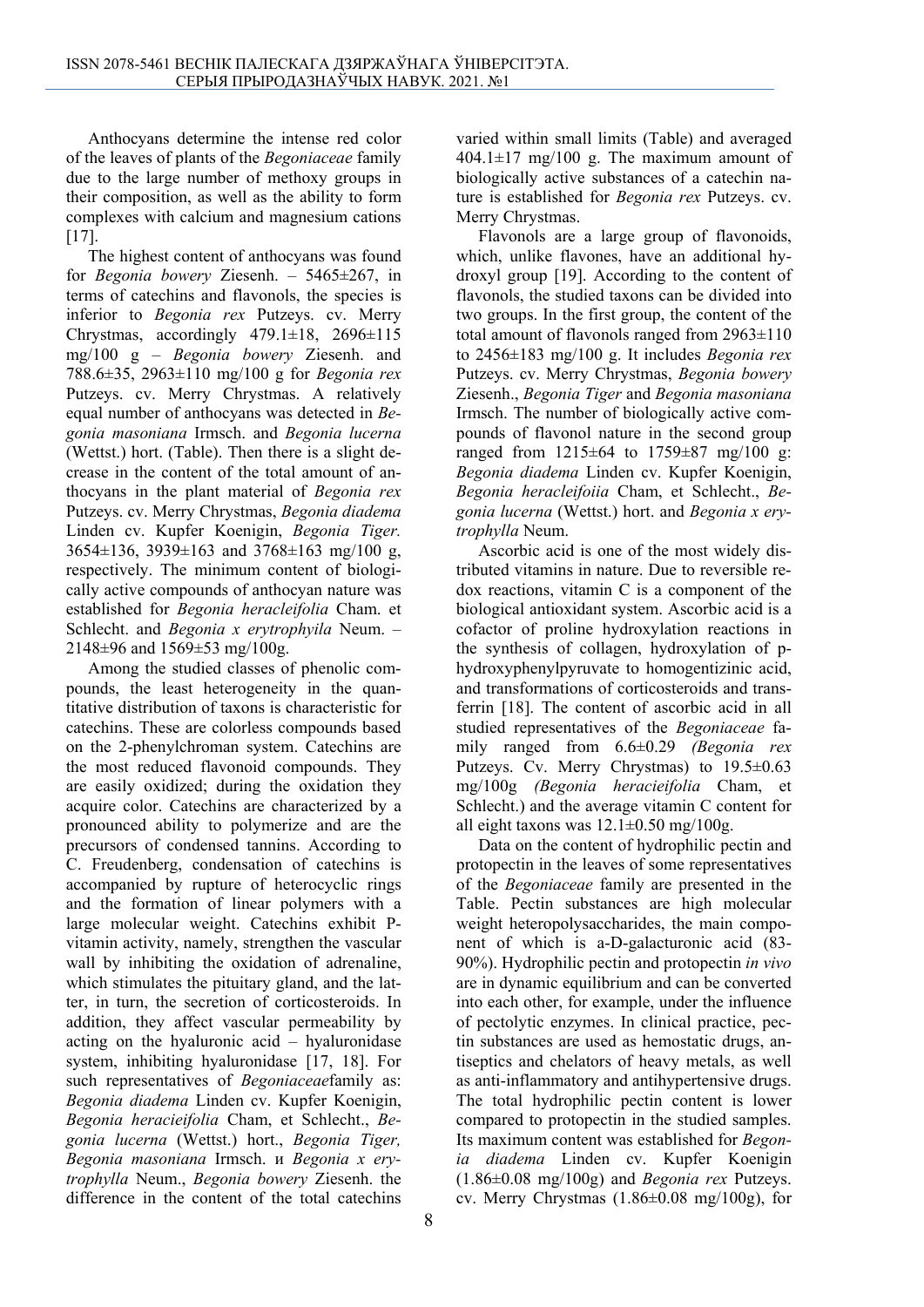all other representatives of begonia, the content of hydrophilic pectin is below 1 mg/100g and averaged 0.74±0.04 mg/100g. The content of protopectin among the studied taxons ranged from 2.26±0.1 *(Begonia x erytrophylla* Neum.) to 12.79±0.5 mg/100 g – *Begonia bowery*  Ziesenh.

Thus, the biochemical composition and IAA of some representatives of the *Begoniaceae family were screened.* The process of oxidation of extractive substances of studied taxons by active forms of bromine is one of the promising model systems for evaluating IAA preparations based on begonia plant materials. Such a system made it possible to evaluate the antioxidant activity of complex mixtures of plant origin without preliminary isolation of individual components. The study of the IAA of the presented plant objects under uniform conditions is an urgent task of pharmaceutical analysis, as this will further develop common requirements for the quality of medicinal plant raw materials and herbal preparations based on the *Begoniaceae* family.

IAA and the obtained data on the content of biologically active compounds are a comprehensive indicator of the quality of plant materials and can be successfully used to standardize it. The introduction of a test for IAA in the future may allow to: quickly and accurately assess the quality of the used plant materials of the *Begoniaceae* family; make multicomponent preparations with a given antioxidant activity; expand the indications for the use of drugs and determine the most selective solvent for the extraction of active substances from plant material.

**Conclusion.** IAA was evaluated and biochemical screening of the content of biologically active compounds (flavonols, anthocyans, catechins, ascorbic acid, hydrophilic pectin and protopectin) of eight representatives of the *Begoniaceae* family was performed*.* The prospects of using such an indicator as IAA for screening plant materials in order to expand the range of medicinal plants is shown, which indicates the need for research in the field of antiradical properties and biochemical composition of medicinal plants, herbal preparations and biologically active additives of plant origin.

### **References**

- 1. Schiller Е., Kriz W., Bartsch H. *Free Radicals and Inhalation Pathology*. Berlin, Springer, 2004. 773 p.
- 2. Halliwell B., Gutteridge J. *Free Radicals in Biology and Medicine*. Oxford, Oxford University Press, 2007. 704 p.
- 3. Kelvin J.A. *Free Radicals Biology & Medicine*. Oxford, Oxford University Press, 2007. 177 р.
- 4. Cadenas E., Packer L., Poli G. *Free Radicals in Brain Pathophysiology*. Boca Raton, CRC Press, 2000. 645 p.
- 5. Ozben T. *Free Radicals, Oxidative Stress, and Antioxidants: Pathological and Physiological Significance*. Berlin, Springer, 1998. 395 р.
- 6. Grune T. *Free Radicals And Diseases: gene expression, cellular metabolism and pathophysiology*. Amsterdam, IOS Press, 2005. 193 р.
- 7. *Antioxidant activity of Cordyceps-based preparations*. Green Pharmacy, 2007. (In Russian). Available at: http://www.medeor.ru/antiocsidantcordirezult at.htm (accessed 12.10.2007).
- 8. Asaho Т. Various pathogenetic factors revolving around the central role of protein kinase С activation in the occurrence of cerebral vasospasm. *Critical Rev. in Neurosurgery*, 1998, V. 1, no 3, pp. 176-187.
- 9. Berberova N.T. From the life of free radicals. *Soros Educational Journal*, 2000, V. 6, no. 5. P. 34. (In Russian)
- 10. Shakhova, G.I. *Begonias*. Moscow. 2006. 126 p. (In Russian)
- 11. Sheryakova A.A. *State Pharmacopoeia of the Republic of Belarus. Quality control of excipients and medicinal plant raw materials*. Molodechno, Printing house "Pobeda" 2008. V. 2. P. 309-310. (In Russian)
- 12. Godovalnikov G.V. *State Pharmacopoeia of the Republic of Belarus. General methods of medicines quality control*. Minsk, Minsk State Vocational College of Typography, 2006. V. 1. P. 630. (In Russian)
- 13. Abdulin I.F. *Materials of the II All-Russian Conference: Chemistry and Technology of Plant Substances*, 2002, pp. 77-78. (In Russian)
- 14. Turova E.Ya. *Materials of the Volga conference on analytical chemistry*. Kazan, 2001, pp. 77-78. (In Russian)
- 15. Ermakov, A.I. *Methods of biochemical study of plants.* Minsk, Minsk State Vocational College of Typography, 1987, pp. 90-91, 113-115, 158-160. (In Russian)
- 16. Godovalnikov G.V. *State Pharmacopoeia of the Republic of Belarus. General methods of medicines quality control*. Minsk, Minsk State Vocational College of Typography, 2006. V. 1. pp. 516-538. (In Russian)